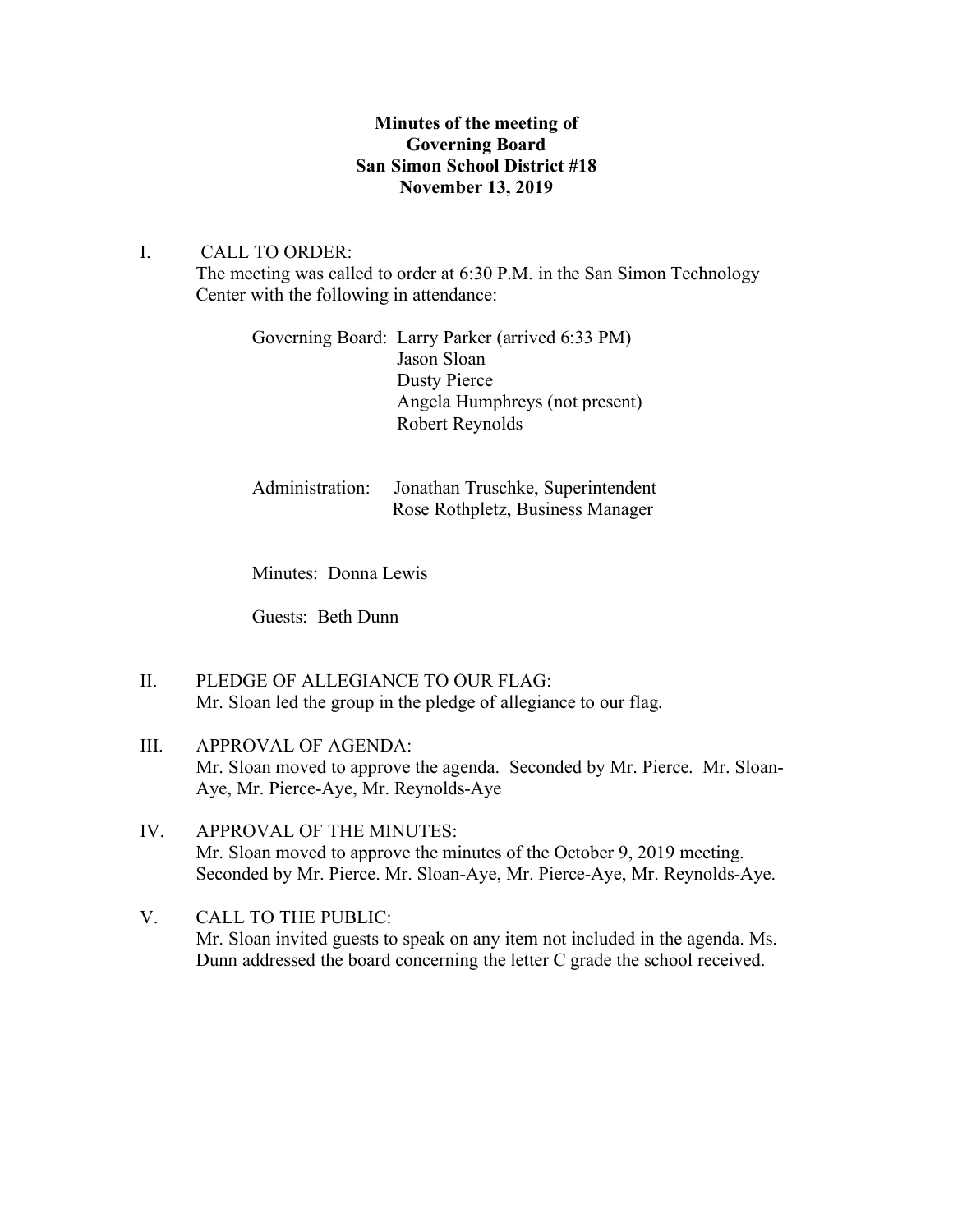#### VI. REPORTS:

- 6a. Mr. Truschke gave an explanation from information he received on the letter grades. He stated on the site it has the K-8 grade as TBD and the 9-12 grade as TBD then an overall score of a C. He will be submitting an appeal letter to the Arizona Department of Education along with Board member signatures. Our current student enrollment is 124. ADOT updated the school zone sign. It is now green. They are looking at other options to post to bring awareness to vehicles driving by the school. The School Facilities Board awarded more money for a HVAC unit for the gym. Upcoming activities are: Fall Carnival & dance, archery tournament, Knowledge Bowl, NHS bake sale, Science Club field trip, high school girls' basketball tournament, Christmas program, & Spelling Bee.
- 6b. Mrs. Rothpletz gave the Student Activities report. The FFA brought in \$2500 from the chili sales. They also received \$200 donation for the Veterans Day meal. The  $8<sup>th</sup>$  graders had a Potato Bar during Parent/Teacher conferences  $\&$  made \$240. Student Council made \$170 from their concession stand at the Outdoor Movie Night. Mr. Klump has received 3 quotes for the bus yard covering. The school auction was on November 9 and sales totaled approximately \$4000.

#### VII. ACTION ITEMS:

- 7a. Mr. Sloan moved to approve JEM Resources Partners/TCG Administrators Standardized 403(b) Pre-Approved Adoption Agreement. Seconded by Mr. Pierce. Mr. Sloan-Aye, Mr. Pierce-Aye, Mr. Parker-Aye, Mr. Reynolds-Aye.
- 7b. Mr. Sloan moved to approve the lease/purchase agreement with Western Bank for the purchase of a Chevy Traverse with Business Manager & Superintendent as authorized signers for a term of 5 years. Seconded by Mr. Pierce. Mr. Sloan-Aye, Mr. Pierce-Aye, Mr. Parker-Aye, Mr. Reynolds- Aye.
- 7c. Mr. Pierce moved to approve Mr. Jonathan Truschke, Superintendent, to vote "YES" on ASBA Governance Committee that a bylaw may be amended or repealed by a majority affirmative vote of all member boards. Seconded by Mr. Sloan. Mr. Sloan-Aye, Mr. Pierce-Aye, Mr. Parker-Aye, Mr. Reynolds- Aye.

### VIII. EXECUTIVE SESSION:

.

8a. Mr. Reynolds moved to go into executive session at 7:10 PM to perform the Annual Superintendent Evaluation. Seconded by Mr. Pierce. Mr. Sloan-Aye, Mr. Pierce-Aye, Mr. Parker-Aye, Mr. Reynolds-Aye. Open session resumed at 7:40 PM.